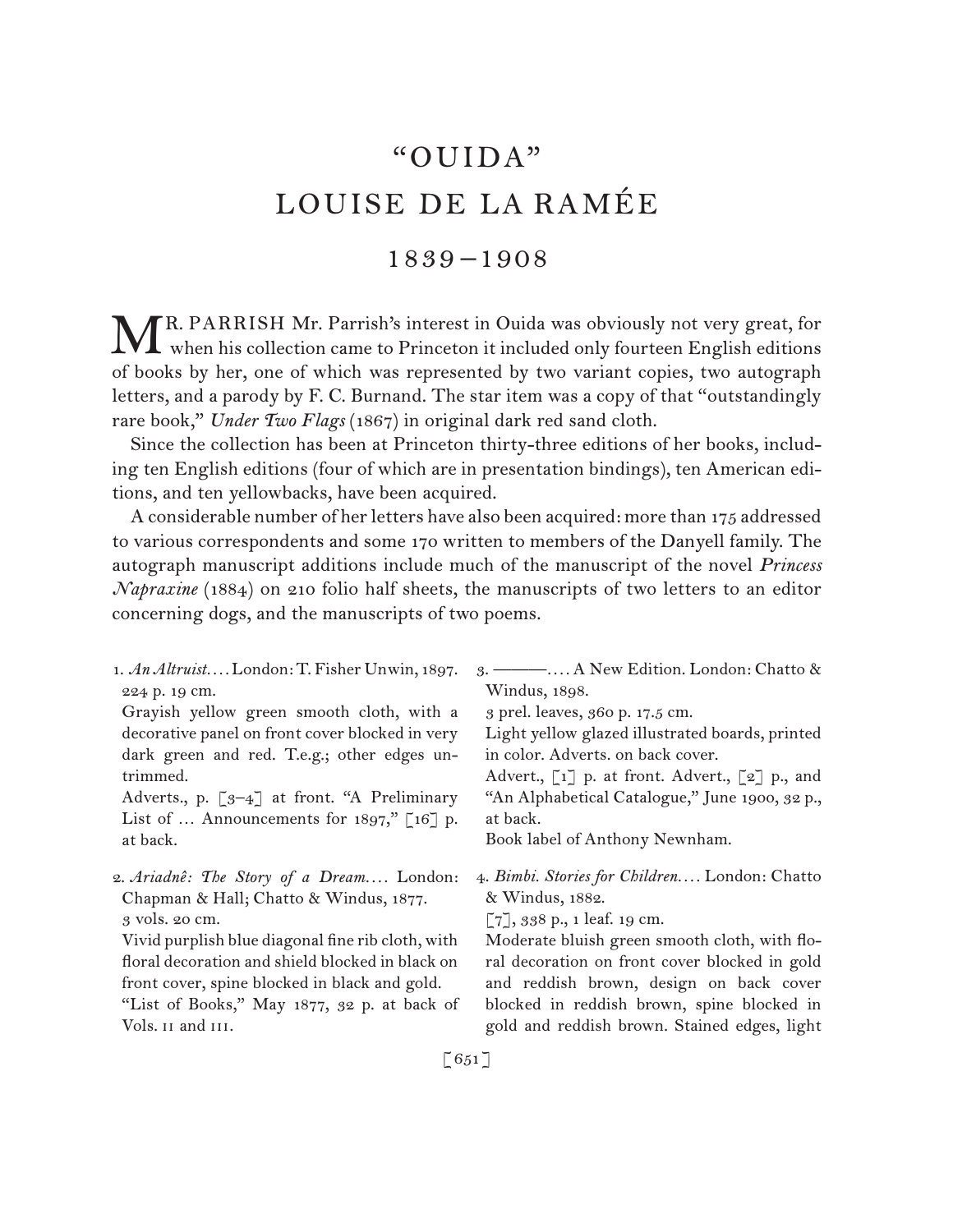orange. Floral-patterned endpapers, light gray on white.

"List of Books," Nov. 1881, 32 p. at back.

5.  *Bimbi. . . .* A New Edition. London: Chatto & Windus, 1885.

[6], 338 p., 1 leaf. 18 cm.

Light yellow glazed illustrated boards, printed in color. Adverts. on back cover, pastedown endpapers, and both sides of free endpapers. Pale orange yellow endpapers.

Adverts., 2 p. at front. "List of Books," Oct. 1884, 32 p. at back.

6.  *Cecil Castlemaine's Gage and Other Novelettes. . . .* A New Edition. London: Chatto and Windus  $[1879?$ ].

2 prel. leaves, 443 p. 18 cm.

Pale orange yellow glazed illustrated boards, printed in color. Adverts. on back cover, pastedown endpapers, and both sides of free endpapers. Pale orange yellow endpapers.

"List of Books," Aug. 1879, 40 p. at back. Between p. 38–39: "The Select Library of Fiction,"  $\lceil 4 \rceil$  p.

7.  *Cecil Castlemaine's Gage, Lady Marabout's Troubles, and Other Stories. . . .* Author's Edition. Philadelphia: J. B. Lippincott & Co., 1867.

vii, [11]–389 p. 19 cm.

Dark grayish purple sand cloth, spine blocked in gold.

"Publications," [10] p. at back.

Inscribed on front flyleaf: Wm. H. Turner … Niagara Falls July 15th 67.

8.  *Chandos. A Novel. . . .* Philadelphia: J. B. Lippincott & Co., 1866. 678 p. 19 cm.

Blackish blue hexagon cloth, spine blocked in gold.

Inscribed on front flyleaf: Helen W. Turner … May 22d/66.

9.  *The Child of Urbino.* By Louise de la Ramée. Boston, U.S.A.: Ginn & Company; The Athenaeum Press, 1900.

 $\lceil 2 \rceil$ , 41 p. Front., plate. 17.5 cm.

The two illustrations are unsigned.

Light yellowish brown buckram, with an art nouveau floral design blocked in blue on front cover.

10.  *Critical Studies. . . .* London: T. Fisher Unwin, 1900.

 $\left[\!\!\left[\!\!\begin{array}{c} 1 \ 1 \ 1 \end{array}\!\!\right]\!\!\right]$  –vii, 314 p. 23 cm.

Grayish yellow green smooth cloth, with a set of scales blocked in gold on front cover. Bevelled boards.

Adverts., [2] p. at back

Inscribed on free front endpaper: A. E. Gallatin London August 1900.

11.  *A Dog of Flanders, and Other Stories. . . .* With Four Illustrations by Enrico Mazzanti of Florence. London: Chapman & Hall, 1872.

[7], 293 p. Front., plates. 22.5 cm.

Very dark yellowish green sand cloth, covers and spine blocked in black.

Adverts., [2] p. at back.

12.  … *Dogs: A Plea on Their Behalf. . . .* Reprinted from "The Whitehall Review," Jan. 26, 1878. London: Office of "The Whitehall Review"  $[1878]$ .

8 p. 18 cm.

Atheadoftitle:SentFreeonapplication(enclosing Stamp Directed Envelope) at the Office of the "Whitehall Review." Ouida on Dogs.

Advert. for *The Whitehall Review,* p. [2].

No wrappers; the leaves separated, interleaved with blank sheets and bound.

Blue, green, and gold combed antique spot marbled boards, edges, and endpapers. Brown morocco spine, gilt, and corners.

Bookplate, dated *31, xii., 17* : Presented to the Bulldog Club (Incorp.) by Sam Woodiwiss, at the expiration of his year of office as President, December, 1917*. . . .*

Some of the text is underlined in red ink.

13.  *Folle-Farine. . . .* London: Chapman & Hall, 1871.

3 vols. 19.5 cm.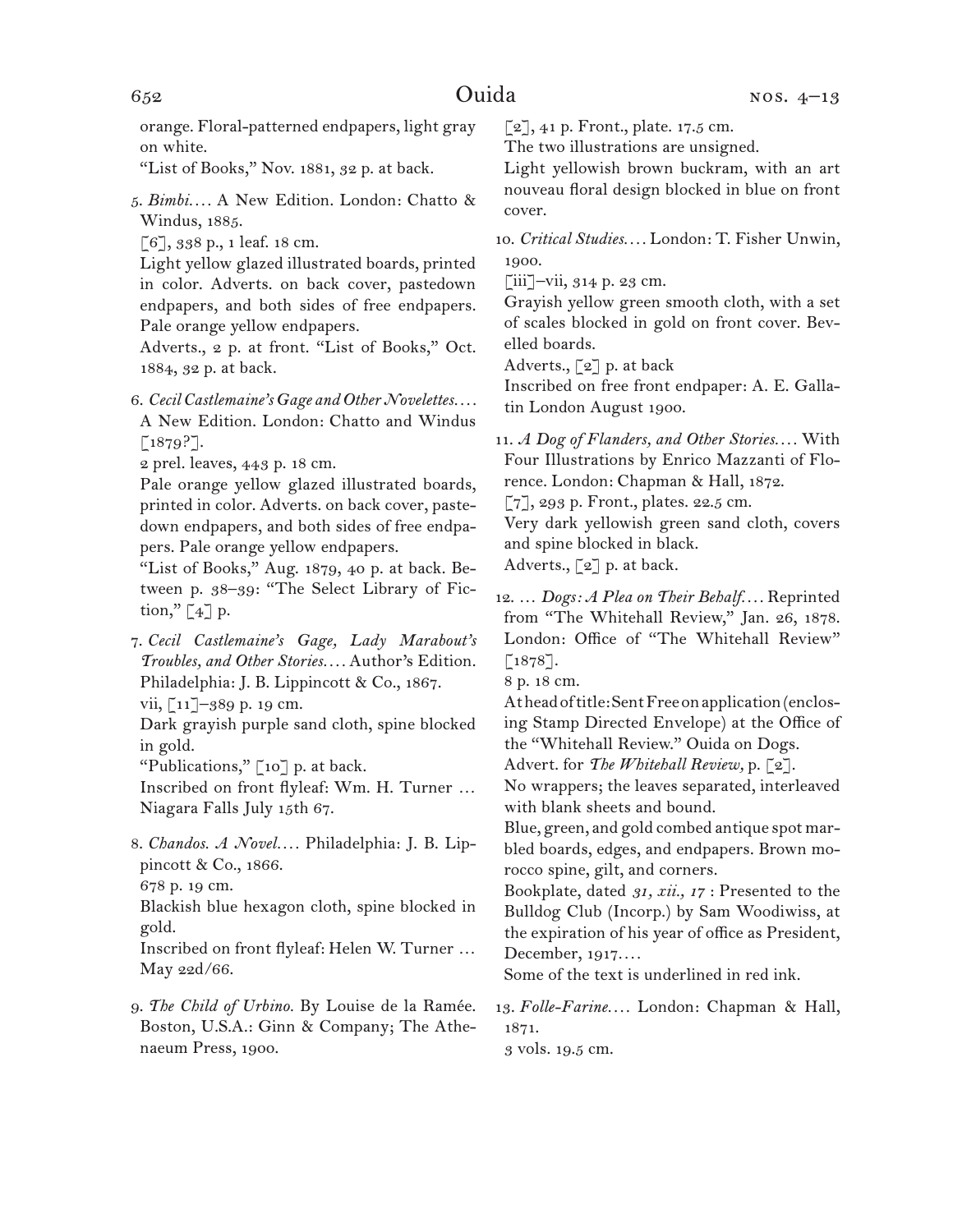Dark yellowish green smooth cloth, covers blocked in blind, spine blocked in blind and gold.

Each t.p. embossed in blind: With the Publishers Compliments.

14.  Copy 2.

19 cm.

Vivid purplish blue smooth cloth, covers and spine blocked similarly but covers in gold.

Bevelled boards. A.e.g.

Inscribed in ornate calligraphy on verso of free front endpaper of Vol. i: To L. N. Drane from The Author.

15.  ———*. . . .* Philadelphia: J. B. Lippincott & Co., 1871.

530 p. 19 cm.

Moderate reddish brown sand cloth, spine blocked in gold.

"Popular Works," [10] p. at back.

Inscribed on front flyleaf: W H Turner at Syracuse NY Nov 21st 1871.

16.  *Frescoes Etc. Dramatic Sketches. . . .* A New Edition. London: Chatto & Windus, 1885.

[5], 310 p., 1 leaf. 17.5 cm.

Light yellow glazed illustrated boards, printed in color. Adverts. on back cover, on pastedown endpapers, and on both sides of free endpapers. Pale orange yellow endpapers.

Adverts., 2 p. at front. "List of Books," May 1885, 32 p. at back.

Book label of Anthony Newnham.

17.  *Friendship. A Story. . . .* A New Edition. London: Chatto and Windus [1880?]. viii p., 1 leaf, 419 p. 18 cm.

Pale orange yellow glazed illustrated boards, printed in color. Adverts. on back cover, on pastedown endpapers, and on both sides of free endpapers. Pale orange yellow endpapers. Advert., [1] p. at front. "List of Books," Oct.

1880, 32 p. at back. 18.  *Guilderoy. A Novel. . . .* Philadelphia:J. B. Lip-

pincott Company, 1889.

[3]–335 p. 18 cm.

Brownish yellow smooth cloth, front cover elaborately blocked in dark red, spine blocked in gold and dark red.

Advert., p. [2]. "A List of Books Selected from the Catalogue of J. B. Lippincott Company," [8] p. at back.

19.  *Helianthus. A Novel. . . .* London: Macmillan and Co., Limited, 1908.

 $[5]$ , 445 p. 19.5 cm.

Deep purplish blue sand cloth, with columns of grain and other decoration blocked in blind and gold on front cover, in gold on spine. T.e.g. Adverts., [2] p., and "New 6s. Novels," Autumn 1908, [8] p., at back.

20.  *Idalia. A Romance. . . .* London: Chapman & Hall, 1867.

3 vols. 20.5 cm.

Deep purplish blue sand cloth, covers blocked in blind, spine blocked in gold.

21.  *Idalia: A Novel. . . .* Philadelphia: J. B. Lippincott & Co., 1867.

594 p. 19 cm.

Bluish black sand cloth, spine blocked in gold. "Publications,"  $\lceil 4 \rceil$  p. at back.

Inscribed on front flyleaf: Mrs Helen W. Turner Chicago Illinois Jan 10th 1867.

22.  *In Maremma. A Story. . . .* London: Chatto & Windus, 1882.

3 vols. 19.5 cm.

Dark blue diagonal fine rib cloth, covers blocked in black, spine blocked in gold. Floralpatterned endpapers, pale blue on white.

"List of Books," Feb. 1882, 32 p. at back of Vol. i.

23.  *Moths. A Novel. . . .* London: Chatto & Windus, 1880.

3 vols. 19.5 cm.

Dark blue diagonal fine rib cloth, front cover and spine blocked in black, back cover in blind.

"List of Books," Dec. 1879, 32 p. at back of Vol. i.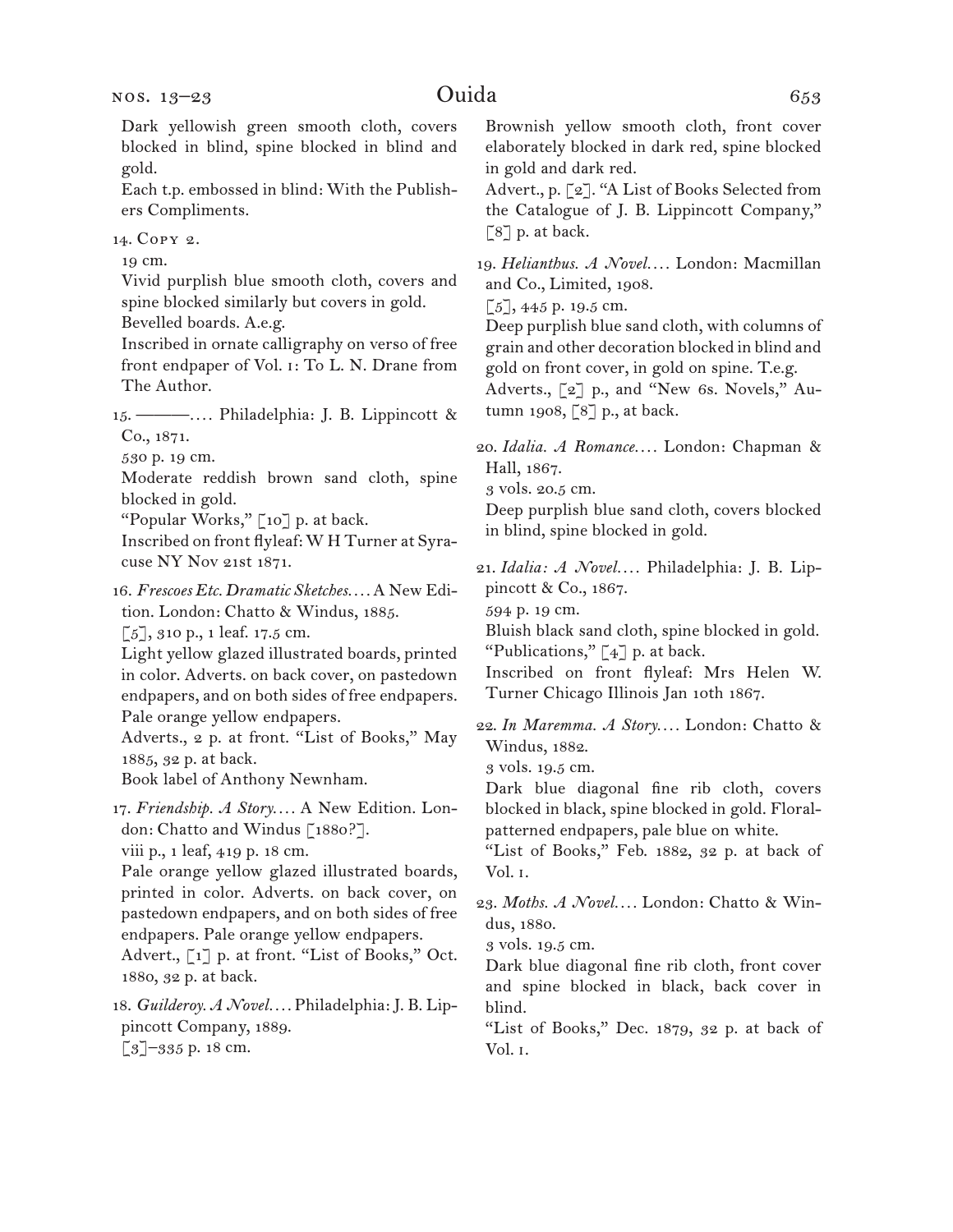24.  *Moths. . . .* A New Edition. London: Chatto and Windus  $\lceil 1883 \rceil$ .

[4], 412 p. 18 cm.

Pale yellow glazed illustrated boards, printed in color. Adverts. on back cover, on pastedown endpapers, and on both sides of free endpapers. Pale yellow endpapers.

"List of Books," Aug. 1883, 32 p. at back.

25.  *Othmar. . . .* London: Chatto & Windus, 1885. 3 vols. 19 cm.

White buckram, with "Ouida" on a shield blocked in gold on front cover, back cover and spine blocked in gold. Bevelled boards. A.e.g. Twig-patterned endpapers, gold on white.

Inscribed in purple ink on halftitle of Vol. i: To Alice Lady Borthwick With affec. Regards from the Author.

Book label of Douglas C. Ewing.

26.  *Pascarèl. Only a Story. . . .* London: Chapman and Hall, 1873.

3 vols. 19.5 cm.

Dark yellowish green sand cloth, covers blocked in black, spine blocked in gold and black.

27.  *Pascarel. Only a Story. . . .* Philadelphia: J. B. Lippincott & Co., 1873.

494 p. 19 cm.

Dark reddish purple sand cloth, spine blocked in gold.

Advert., [1] p. at front. "Popular Works," [6] p. at back.

Inscribed on recto of advert. at front: Mrs W H Turner … Aug 9th 1873.

28.  *Pipistrello and Other Stories. . . .* London: Chatto & Windus, 1880.

 $[5]$ , 305 p., 1 leaf. 19.5 cm.

Deep red morocco cloth, covers blocked in blind, spine blocked in gold.

Adverts., [4] p., and "List of Books," June 1880, 32 p., at back.

29.  *Princess Napraxine. . . .* London: Chatto & Windus, 1884.

3 vols. 19 cm.

White buckram, with "Ouida" on a shield blocked in gold on front cover, back cover and spine blocked in gold. Bevelled boards. A.e.g. Twig-patterned endpapers, gold on white. Book label of Douglas C. Ewing.

30.  *Puck: His Vicissitudes, Adventures, Observations, Conclusions, Friendships, and Philosophies.* Related by Himself, and Edited by "Ouida"*. . . .* Philadelphia: J. B. Lippincott & Co., 1870.

2 prel. leaves, [9]–607 p. 19 cm.

Blackish purple pebble cloth, spine blocked in gold.

"List of Publications," 4 p. at back.

Inscribed on front flyleaf: W H Turner Chicago Ills. January 1870.

31.  *A Rainy June. . . .* London: [Tillotson and Son, Steam Printers, Folton], 1885.

1 prel. leaf, 143 p. 16 cm.

Vellum, with "Ouida" on a shield blocked in gold on front cover. Very deep red leather label on spine. A.e.g. Twig-patterned endpapers, gold on white.

Inscribed on t.p.: Constance Leslie July 29 1885 from [printed:] Ouida.

Part of ALS from Ouida, in purple ink, concerning *A Rainy June,* pasted on verso of free front endpaper.

Bookplate of Lady Constance Leslie.

32.  *Ruffino &c. . . .* London: Chatto & Windus, 1890.

 $\lceil 5 \rceil$ , 309 p., 1 leaf. 19.5 cm.

Deep red morocco cloth, covers blocked in blind, spine blocked in gold.

"A List of Books," June 1890, 32 p. at back.

33.  *Le Selve. . . .* London: T. Fisher Unwin, 1896.

194 p. 19 cm.

Grayish yellow green smooth cloth, with a decorative panel on front cover blocked in very dark green and red. Fore and bottom edges untrimmed.

"A Selected List," 22 p. at back.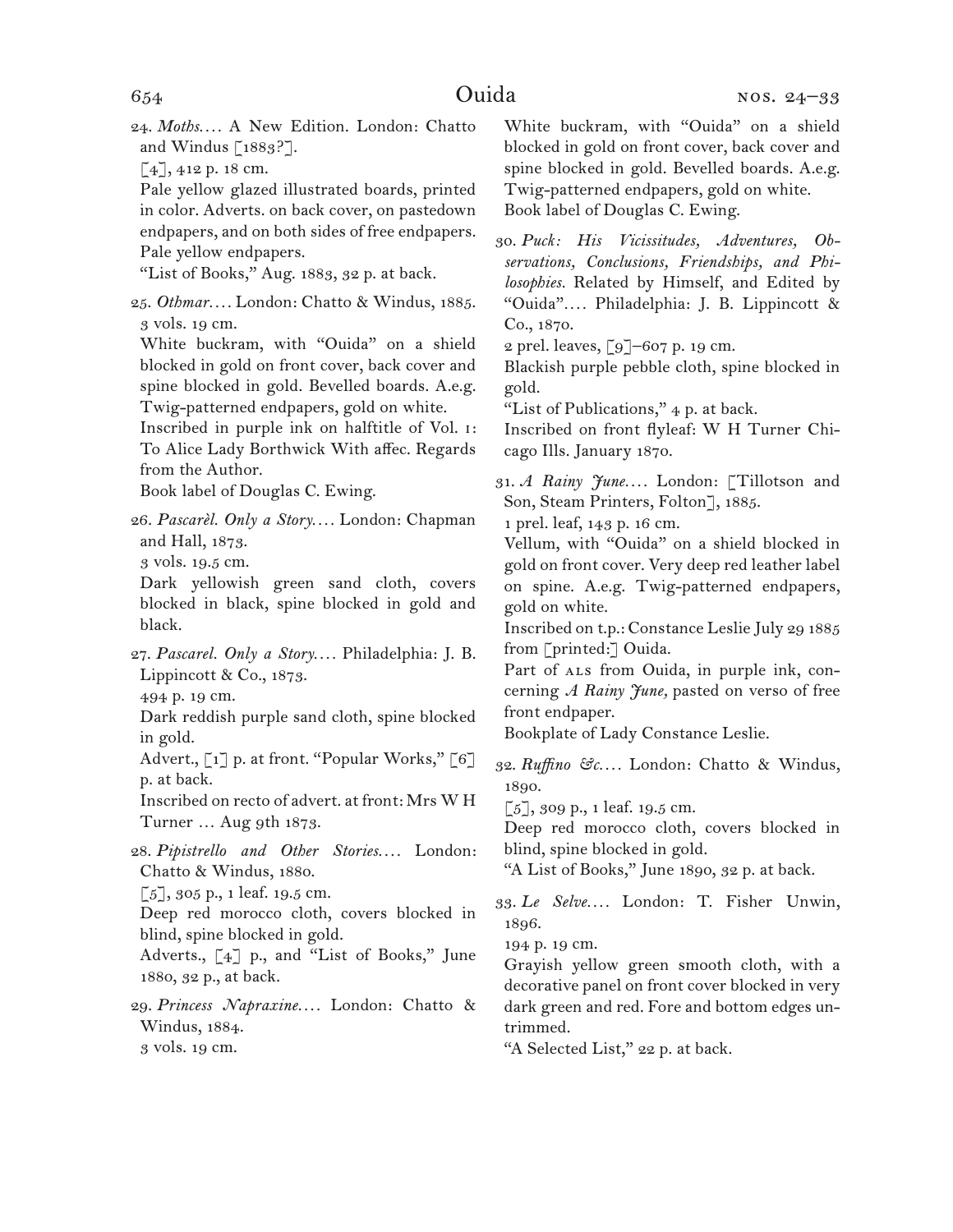| NOS. 34–42                                                                   | Ouida<br>655                                        |
|------------------------------------------------------------------------------|-----------------------------------------------------|
| 34. Signa. A Story London: Chapman & Hall,                                   | paper and numbered 1 to 24 This is number           |
| 1875.                                                                        | [in manuscript:] twenty."                           |
| 3 vols. 19.5 cm.                                                             | Untreated floral-patterned cloth, dark gray-        |
| Vivid purplish blue diagonal fine rib cloth, cov-                            | ish brown on pale orange yellow. Dark brown         |
| ers blocked in black, spine blocked in gold and                              | leather spine. Fore and bottom edges deckled.       |
| black.                                                                       | 39. Tricotrin: The Story of a Waif and Stray        |
| Errata slip for Vol. I tipped in on t.p. of Vol. I.                          | London: Chapman and Hall, 1869.                     |
| 35. Strathmore; or, Wrought by His Own Hand. A                               | 3 vols. 20 cm.                                      |
| Life Romance Philadelphia: J. B. Lippincott                                  | Dark yellowish green pansy cloth, covers            |
| & Co., 1865.                                                                 | blocked in blind, spine blocked in gold.            |
| 1 prel. leaf, [7]-622 p. 19 cm.                                              | Inscribed on verso of halftitle of Vol. 1: To Mr.   |
| Dark grayish purple hexagon cloth, covers                                    | Carlisle with the kind regards of the Author L      |
| blocked in blind, spine blocked in gold.                                     | dela R.                                             |
| Leaf before t.p. torn out.                                                   | 40. <b>-------</b> Philadelphia: J. B. Lippincott & |
| Inscribed on t.p.: Helen March 29th 1865. On                                 | Co., 1869.                                          |
| free front endpaper: Mrs Wm. H. Turner.                                      | 675 p. Front. 19 cm.                                |
| 36. La Strega And Other Stories London:                                      | The frontispiece is a portrait of Ouida engraved    |
| Sampson Low, Marston & Company Limited,                                      | by Illman Brothers.                                 |
| 1899.                                                                        | Very deep purplish red sand cloth, spine            |
| 3 prel. leaves, 263, [1] p. 19 cm.                                           | blocked in gold.                                    |
| Black linen flecked with white, front cover and                              | Advert., [1] p. at front. "Publications," [8] p.    |
| spine blocked in gold and black.                                             | at back.                                            |
| "Low's Standard Novels," [4] p. at back.                                     | Inscribed on front flyleaf: W H Turner Chi-         |
| 37. Syrlin London: Chatto & Windus, 1890.                                    | cago Ill Dec 12/1868.                               |
| 3 vols. 19 cm.                                                               | 41. —  A New Edition. London: Chatto                |
| White diagonal rib cloth, with "Ouida" on a                                  | and Windus, 1888.                                   |
| shield blocked in gold on front cover, back                                  | 1 prel. leaf, 569, [2] p., 1 leaf. 18 cm.           |
| cover and spine blocked in gold. Bevelled                                    | Light yellow glazed illustrated boards, printed     |
| boards. A.e.g. Twig-patterned endpapers, gold                                | in color. Adverts. on back cover, on pastedown      |
| on white.                                                                    | endpapers, and on both sides of free endpapers.     |
| Advert., [1] p. at front of Vol. I.                                          | Pale yellow endpapers.                              |
| 38. A Tale of a Toad [London]: [Corvinus                                     | Adverts., 2 p. at front. Advertisement slip,        |
| Press, 1939.]                                                                | printed on both sides, 16.5 cm., tipped in on p.    |
| $\lbrack 9 \rbrack$ p. of text on $\lbrack 12 \rbrack$ leaves. 36.5 cm.      | 2 of adverts. "A List of Books," Feb. 1890, 32      |
| The sheets are folded at top, unopened, and                                  | p. at back.                                         |
| printed on outer pages only. Printed entirely                                | Book label of Anthony Newnham.                      |
| in brown, except for the first word of the text,                             | 42. Two Little Wooden Shoes. A Sketch A             |
| which is printed in red. Leaves $\lbrack 2 \rbrack, \lbrack 4 \rbrack$ , and | New Edition. London: Chatto and Windus              |
| $\lceil 12 \rceil$ are blank.                                                | $\lbrack 1883? \rbrack.$                            |
| "Printed from the original manuscript in the                                 | [4], 322 p., 1 leaf. 17.5 cm.                       |
| possession of Lord Carlow."                                                  | Pale yellow glazed illustrated boards, printed      |
| "24 copies  have been printed on Auvergne                                    | in color. Adverts. on back cover, on pastedown      |
|                                                                              |                                                     |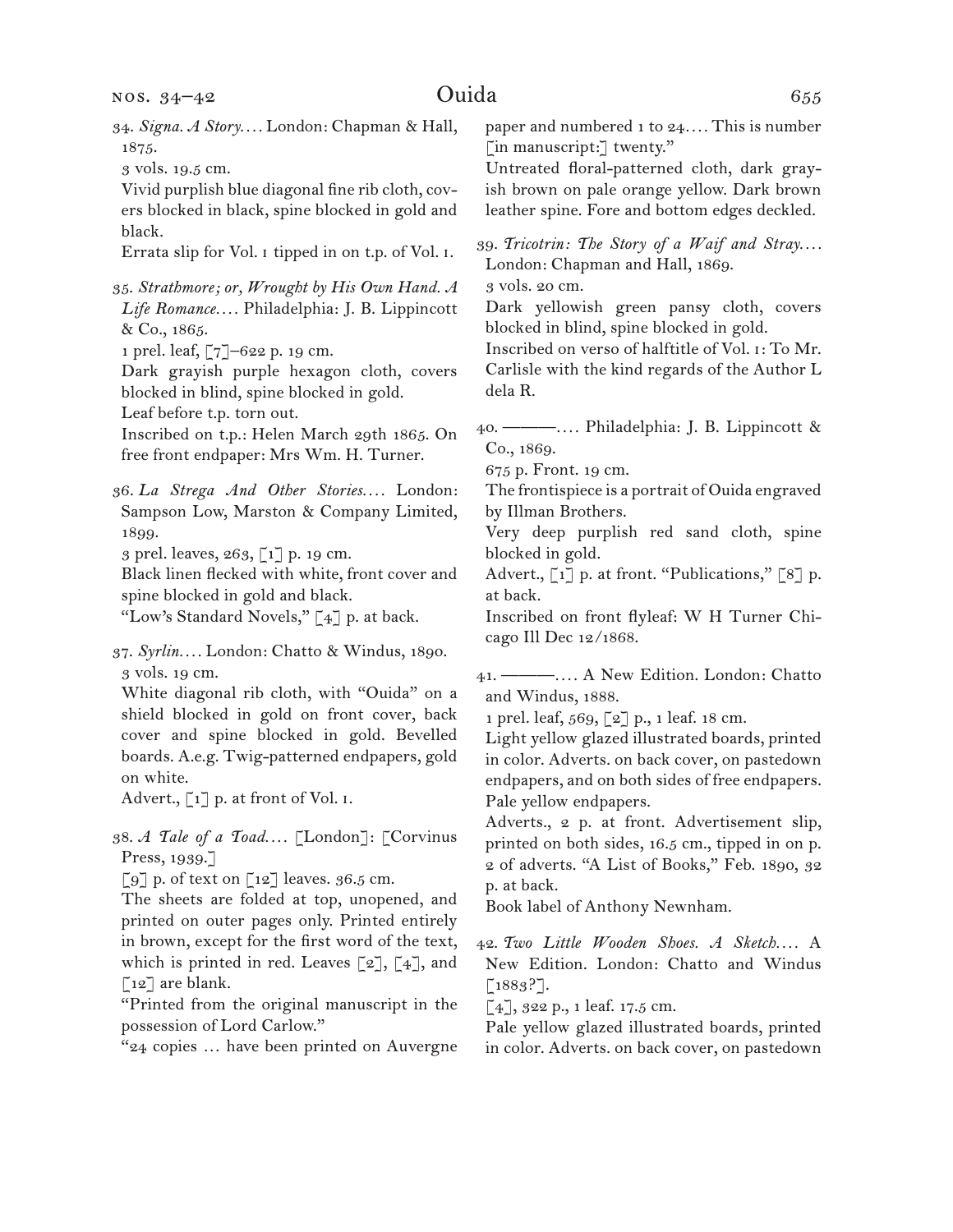endpapers, and on both sides of free endpapers. Pale yellow endpapers.

"List of Books," Jan. 1883, 32 p. at back.

43.  *Under Two Flags: A Story of the Household and the Desert. . . .* London: Chapman and Hall, 1867.

3 vols. 20.5 cm.

Dark red sand cloth, blocked in blind.

44.  *Under Two Flags. A Novel. . . .* Philadelphia: J. B. Lippincott & Co., 1867.

652 p. 19 cm.

Dark grayish purple sand cloth, spine blocked in gold.

Advert., [1] p. at front. "Publications," [8] p. at back.

Inscribed on front flyleaf:Wm. H. Turner. Chicago Illinois September 6th 1867.

45.  *A Village Commune. . . .* A New Edition. London: Chatto & Windus, 1882.

[5], 371 p. 17.5 cm.

Pale yellow glazed illustrated boards, printed in color. Adverts. on back cover, on pastedown endpapers, and on both sides of free endpapers. Pale yellow endpapers.

Advert., [1] p. at front. "List of Books," Oct. 1882, 32 p. at back.

46.  *Wanda. . . .* London: Chatto & Windus, 1883. 3 vols. 19.5 cm.

Vivid purplish blue diagonal rib cloth, front cover blocked in black, spine blocked in gold. Floral-patterned endpapers, light olive on white.

"List of Books," March 1883, 32 p., 18 cm., at back of Vol. III.

47.  ———*. . . .* A New Edition. London: Chatto & Windus, 1885.

 $[5]$ , 455 p. 18 cm.

Pale yellow glazed illustrated boards, printed in color. Adverts. on back cover, on pastedown endpapers, and on both sides of free endpapers. Pale orange yellow endpapers.

Adverts., 2 p. at front. "List of Books," Jan. 1885, 32 p. at back.

48.  *Wisdom, Wit, and Pathos Selected from the Works of Ouida.* By F. Sydney Morris. London: Chatto and Windus, 1884.

 $\lceil 5 \rceil$ , 472 p. 18 cm.

Dark blue smooth cloth, front cover blocked in pale blue, brown, and gold, back cover blocked in brown, spine blocked in brown and gold. Glazed edges, light orange. Floral-patterned endpapers, pale blue on white.

Advert., 1 leaf at front. "List of Books," Oct. 1883, 32 p. at back.

### contributions

49.  *Stories by English Authors. France … A Leaf in the Storm* . . By Ouida*. . . .* New York: Charles Scribner's Sons, 1896.

196 p. Front. 17 cm.

The frontispiece is a photographic portrait of Stanley J. Weyman, one of the five contributors to the book.

"A Leaf in the Storm," p.  $\lceil 43 \rceil$ –91.

Deep yellow brown vertical rib cloth, publisher's monogram blocked in blind on front cover.

In stevenson collection. *Catalogue,* Part iii, No. 25.

50. *Stories by English Authors. Germany, Etc. . . . A Dog of Flanders* . . . By Ouida*. . . .* New York: Charles Scribner's Sons, 1896.

184 p. Front. 17 cm.

The frontispiece is a photographic portrait of Beatrice Harraden, one of the five contributors to the book.

"A Dog of Flanders," p.  $[65]$ -120.

Deep yellow brown vertical rib cloth, publisher's monogram blocked in blind on front cover.

In stevenson collection. *Catalogue,* Part iii, No. 24.